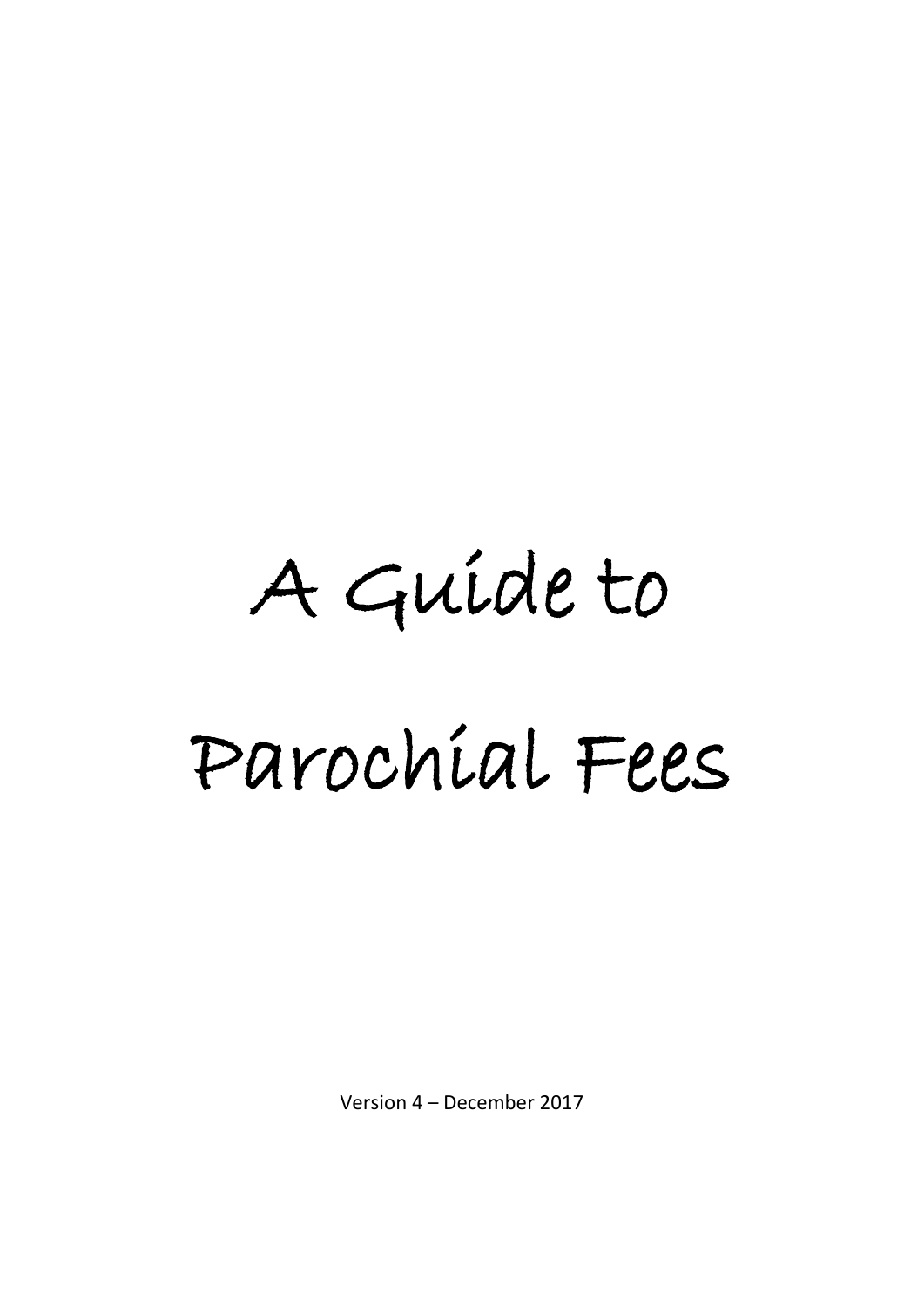# **CONTENTS**

**Page** to the contract of the contract of the contract of the contract of the contract of the contract of the contract of the contract of the contract of the contract of the contract of the contract of the contract of the

| <b>SECTION A</b>                                            |                |
|-------------------------------------------------------------|----------------|
| Introduction                                                | 2              |
| <b>What are Parochial Fees?</b>                             | $\overline{2}$ |
| The Legal Position                                          | 2              |
| <b>Key Points</b>                                           | 3              |
| Ownership and destination of fees                           | 3              |
| PCC Fees - Which PCC is entitled to the fee                 | 4              |
| Occasional (sometimes known as casual) duty fee rates       | 4              |
| Chaplains                                                   | 4              |
| Fees for services taken by ministers of other denominations | 4              |
| What should we do if we become aware of a person            |                |
| claiming to carry out Church of England services in,        |                |
| or for, a parish and not remitting the fee?                 | 5              |
| What to do when a parish is in vacancy                      | 5              |
| "Extras"                                                    | 5              |
| Copyright and fees                                          | 5              |
| <b>Travel Expenses</b>                                      | 6              |
| <b>Handling Fees</b>                                        | 6              |
| <b>Waivers</b>                                              |                |
| Who can claim a fee?                                        | 6              |
| TAX – officiants, organists, bell ringers, vergers, etc.    | 6              |
| <b>Gift Aid</b>                                             | 7              |
| Contact details                                             | 7              |
| <b>SECTION B</b>                                            |                |
| <b>Administrative Arrangements</b>                          | 8              |
| <b>Funerals</b>                                             | 8              |
| How to claim a fee                                          | 9              |
| Monuments in Churchyards                                    | 9              |
| <b>Marriages</b>                                            | 10             |
| How to claim a fee                                          | 10             |
| <b>Baptisms</b>                                             | 11             |
| Searches in church registers                                | 11             |
| Quarterly marriage returns                                  | 11             |
| Charges for non-statutory services                          | 12             |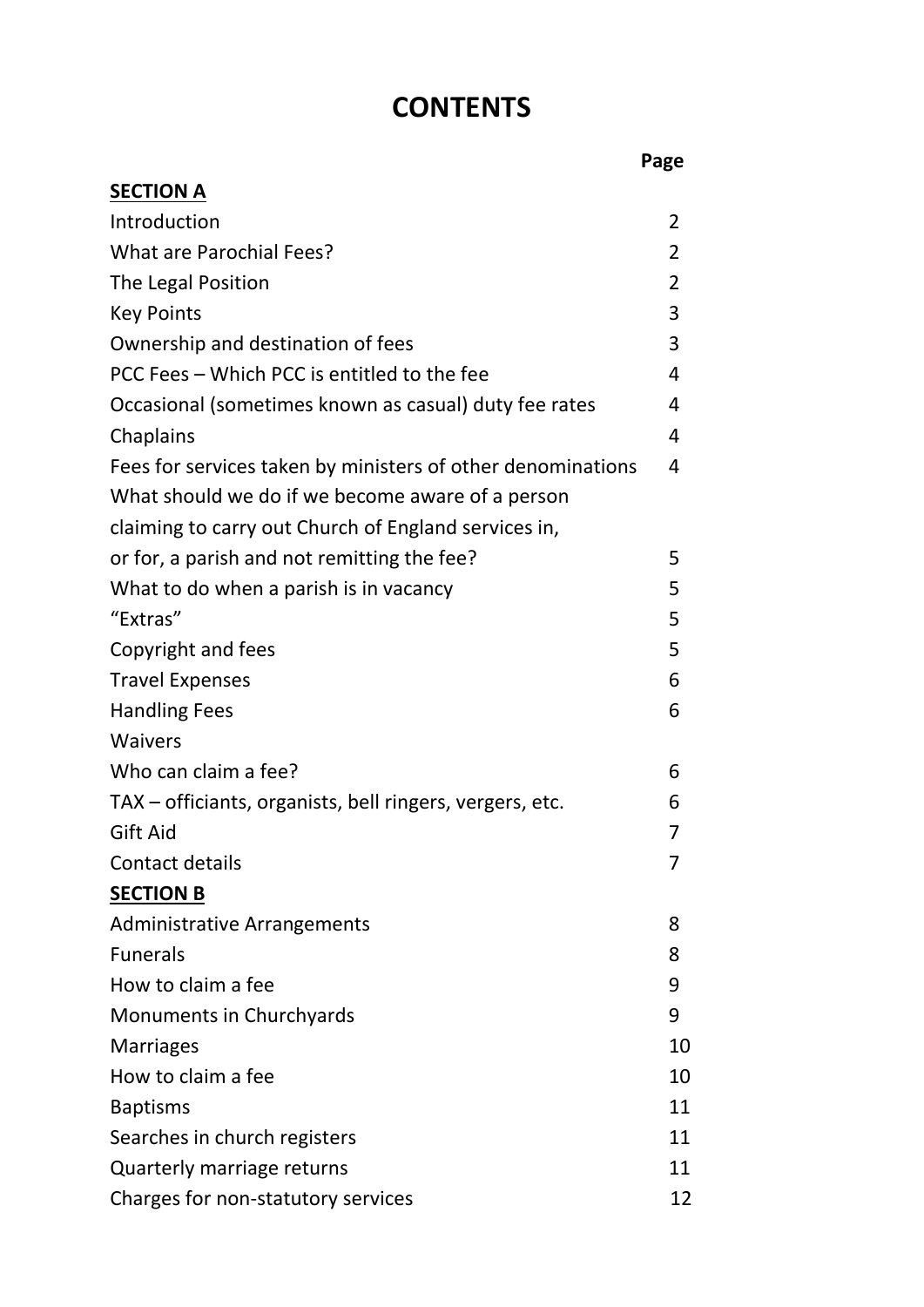#### **Section A**

## **Introduction**

This document aims to address queries in relation to what fee(s) to charge and the entitlement to a fee(s). In some cases, it may be necessary to apply one or more of the sections below when faced with unusual circumstances.

#### **What are Parochial Fees?**

Parochial fees are the fees charged for certain services (sometimes called "occasional offices") conducted by the Church of England. These are set by the Church of England's governing body, the General Synod, and by Parliament. These fees are legally chargeable and recoverable as a debt. The current table of fees is available on the Diocesan website at www.leeds.anglican.org/finance.

The Diocese of Leeds has decided, in principle, to follow the national guidance as far as possible. These changes also present an opportunity to provide clarity for all involved, and promote good practice across the Diocese. The protocols laid out in the document are designed to address the following issues:

- Ensure all parties are aware of the legal framework within which we operate
- Ensure that all parties receive the fees to which they are due
- Provide clarity and uniformity to all parties on the level and destination of statutory fees
- The promotion of good practice across the Diocese
- The need for a robust audit trail for all statutory fees
- The need for advice, training and support to be made available to all parties
- Providing recognition to all those who exercise ministry

## **The legal position**

These changes were affected by the General Synod Fees order, GS Misc. 1015. The Draft Parochial Fees and Scheduled Matters Amending Order 2012 (GS 1852) was prepared by the Archbishops' Council and laid before the Synod under the Ecclesiastical Fees Measure 1986 as amended by the Ecclesiastical Fees (Amendment) Measure 2011. The 2011 Measure received final approval from the General Synod in February 2010 and received Royal Assent on 24<sup>th</sup> May 2011.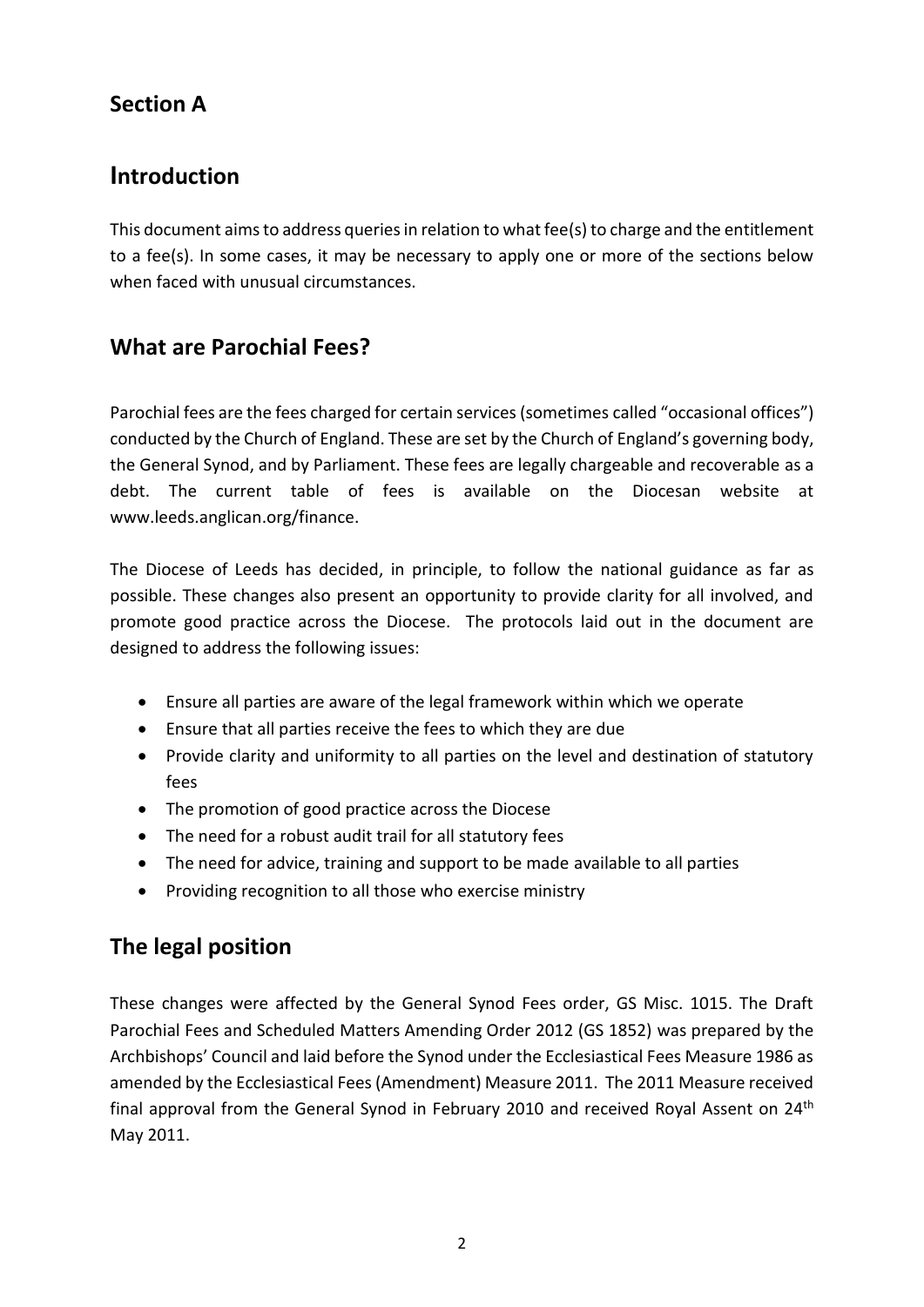#### **Key Points**

- a) The fee previously known as the "Incumbents Fee" is now to be known as the 'DBF fee', and is the property of Leeds Diocesan Board of Finance
- b) Fees should be justifiable on the basis of a relationship to actual costs incurred
- c) Fees should be as inclusive as possible, leaving "extras" to apply only to those items over which people have a genuine choice
- d) Generally fees cannot be waived, only in particular cases by the priest/incumbent who must point to justifiable reasons, such as extreme financial hardship. Before doing so they should first contact their Archdeacon's office for approval
- e) No parochial fees are payable in relation to the death of a person who has not reached the age of sixteen
- f) All self-supporting ministers and chaplains not in receipt of a stipend will be eligible to claim up to 80% of the full DBF fee for providing pastoral care and presiding at associated services
- g) Retired clergy with Permission to Officiate (PTO) will also be eligible to claim up to 80% of the DBF fee for providing pastoral care and presiding at associated services
- h) The incumbent should not normally handle fees
- i) In all cases, it is strongly recommended that all payments are made either by electronic transfer or by cheque, and only in very exceptional circumstances in cash.

#### **Ownership and destination of fees**

From  $1<sup>st</sup>$  January 2013, a parochial fee is, in all but very few cases (e.g. Cathedrals) payable to either Leeds Diocesan Board of Finance (LDBF) or a PCC.

In general, the LDBF fee relates to the provision of authorised ministry, the costs of which are usually borne by LDBF, and the PCC fee relates to church buildings, local administration and ministry costs. PCCs should set their own schedule of fees annually for any services to take place in the next year.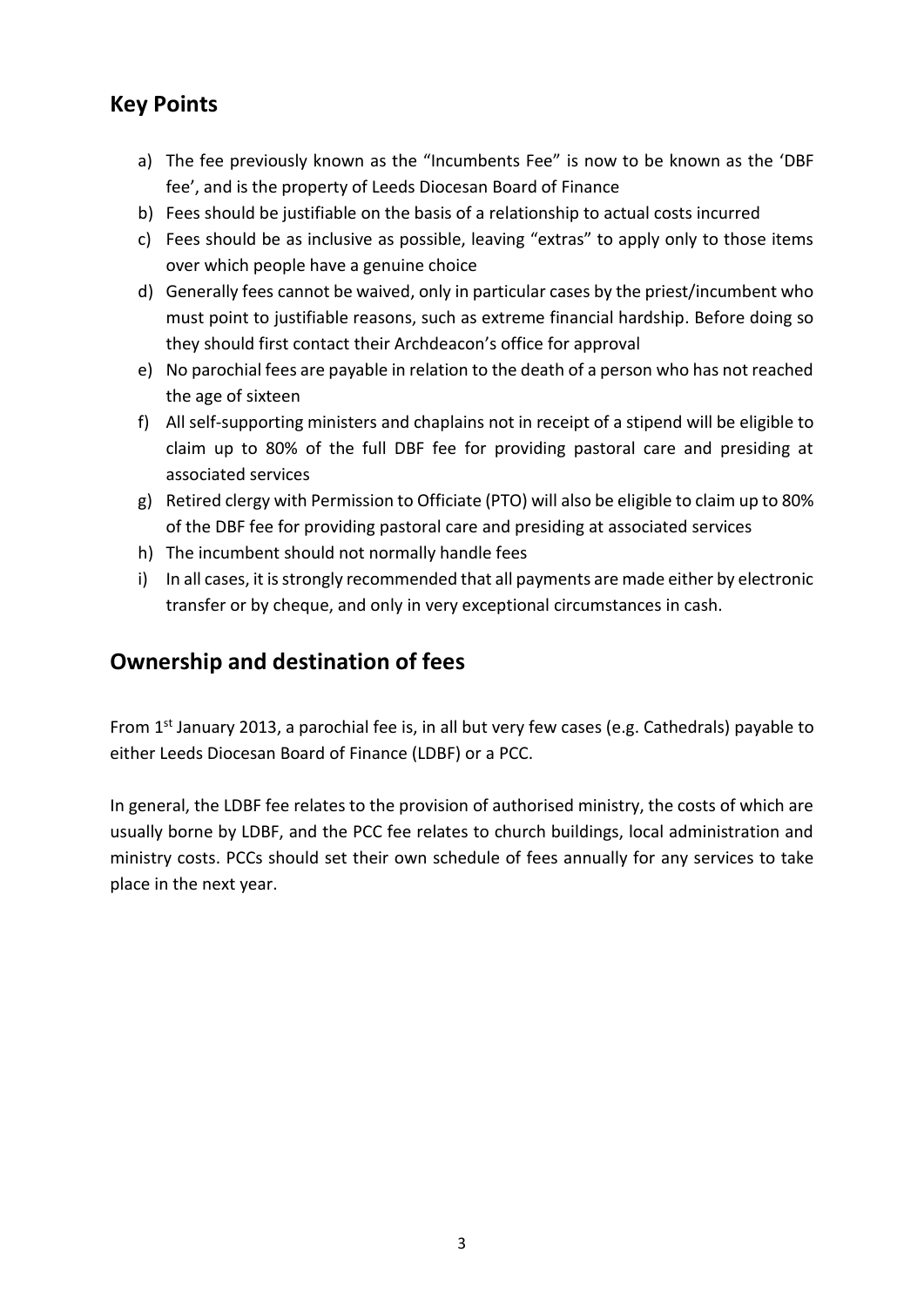#### **PCC Fees – Which PCC is entitled to the fee?**

It may sometimes be necessary to identify to which PCC a fee will be due. Whilst this should be obvious in the case of a wedding, it is not necessarily the case for funerals, particularly if no service takes place in the parish church. You should follow the following procedure, in sequence, in order to identify which PCC should receive a fee:

- a) In the case of a burial or funeral service that takes place in a church or churchyard, the PCC fee belongs to the PCC of the parish where the church or churchyard is situated
- b) In the case of a burial or funeral service that takes place somewhere other than a church or churchyard, and the deceased was on a church electoral roll, the PCC fee belongs to the PCC of the parish on whose electoral roll the deceased was entered. If the deceased was on the electoral roll of more than one parish, the fee shall be shared equally between each of the PCCs of those parishes
- c) In the case of a burial or funeral service which takes place somewhere other than in a church or churchyard, and the deceased was not entered on any church electoral roll, the PCC fee belongs to the PCC of the parish where the deceased had his or her usual place of residence
- d) In any other case, the PCC fee belongs to the PCC of the parish to where the presiding priest is licenced.

#### **Casual duty fee rates**

A separate system applies for casual duty fees, the rates applicable, how to claim, information and a claim form, are available to download from; <http://www.leeds.anglican.org/finance/parochial-fees-scheme>

#### **Chaplains**

When a chaplain officiates at a service where parochial fees apply, the fees belong to LDBF and a PCC in the same way as they do when the Parochial Clergy Officiate.

#### **Fees for services taken by ministers of other denominations**

There are no statutory fees payable when a minister of another denomination conducts a service in a Church of England church. The Archbishops' Council only prescribes fees for Church of England services conducted by a Church of England clergy and licensed lay minister, irrespective of the venue. Parochial fees **do not** arise where a minister of another church carries out the duty.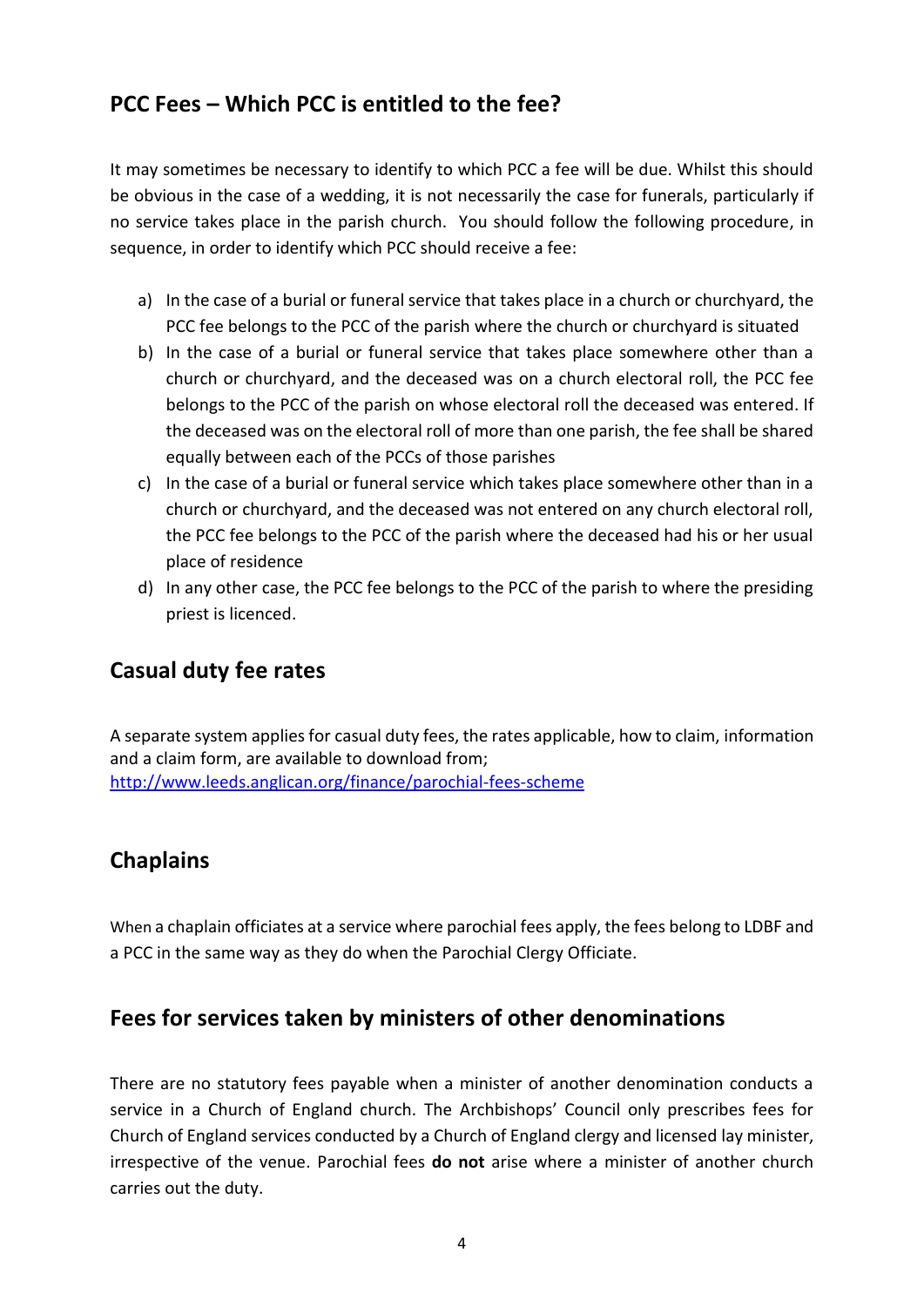# **What should we do if we become aware of a person claiming to carry out Church of England services in, or for, a parish and not remitting the fee?**

The legislation makes it clear that the statutory fee belongs to LDBF and a PCC. Such activity will therefore be considered as theft. The matter should be reported as soon as possible to the appropriate Archdeacon for investigation.

#### **What to do when a parish is in vacancy**

As statutory fees are now the property of LDBF and the PCC, there will be no need to change the procedure for handling these fees during a vacancy. Payments for Occasional office during a vacancy, i.e. leading a normal service of worship are detailed in a separate paper please see the section on Casual Duty fee rates on page 4.

#### **"Extras"**

You can only charge for fees for items of which those in receipt of ministry have a genuine choice. The only exceptions to this are for the cost of providing a verger, where there is one, and the cost of heating. It is important that the information about the level of charges and what those charges cover are clear and must be agreed before the service. For example you can charge a fee for the provision of heating however, the PCC need to ensure that the level of this fee bears a relation to the actual cost incurred.

You **cannot** raise a fee for the provision of lighting.

In exceptional cases, an additional voluntary contribution may be invited (with the agreement of the appropriate Archdeacon). Areas, to consider, include, but are not limited to, situations where unusual extra costs are incurred.

## **Copyright and fees**

If a service is to be recorded, (audio or video) advice should be sought from the Royal School of Church Music (RSCM). Should this question arise in relation to the recording of bells rung, then you can get advice from the Central Council of Church Bell Ringers.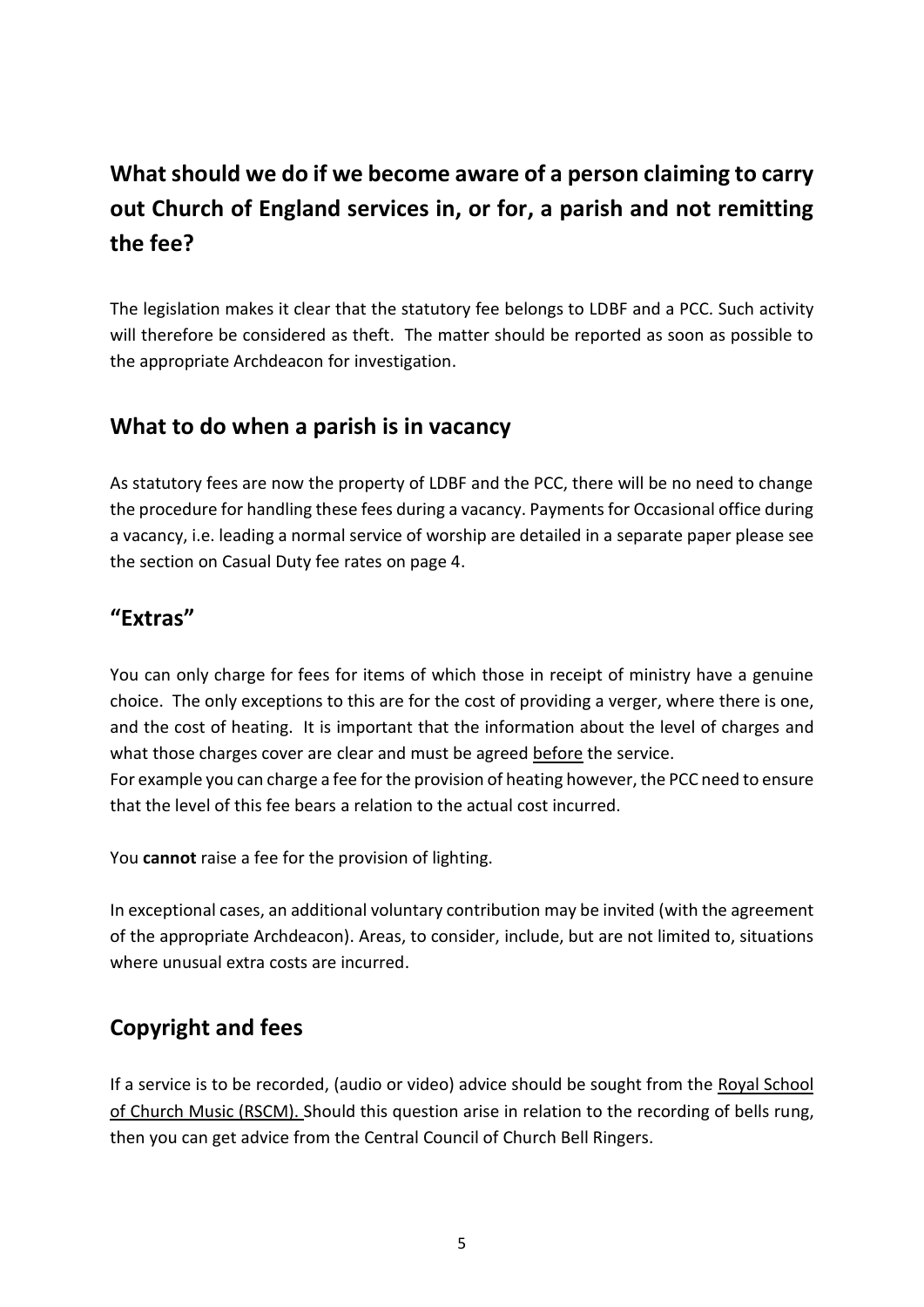#### **Travel Expenses**

In each case, any out-of-pocket travel expenses incurred by the minister can be claimed from the PCC at the recommended rate (currently 45p per mile). Expenses can be claimed for any reasonable travel associated with the whole of the ministry and not just officiating at a service. Where mileage is claimed, the minister should provide as accurate as possible, an estimate of the likely number of miles that will be claimed. Anyone who wishes to waive his or her expenses may do so.

#### **Handling Fees**

With the new arrangements coming into effect, the responsibility for handling local fees should normally fall to the PCC or benefice treasurer. Any receipts and/or payment of fees in cash should be strongly discouraged. Where there is no alternative to making or receiving payments in cash, you should keep a full written record of the transaction and receipts provided where appropriate.

#### **Waivers**

The DBF Fee may be waived at the discretion of the incumbent, however national advice is that the DBF fee should only be waived in circumstances of extreme financial hardship, and contact should be made with your Archdeacon prior to considering waiving the DBF fee. The PCC fee, and any other local fees may be waived by the PCC or incumbent, as agreed between the PCC and incumbent (In practical terms this will be a conversation between the incumbent and churchwardens). Please note any waivers on the relevant fees form.

#### **Who can claim a fee?**

| Eligible to claim a fee              | Not Eligible to claim a fee      |
|--------------------------------------|----------------------------------|
| <b>Retired Clergy</b>                | <b>Stipendiary Clergy</b>        |
| Self-Supporting minister             | Chaplain in receipt of a stipend |
| Chaplain not in receipt of a stipend | Reader                           |

#### **TAX – officiants, organists, bell ringers, vergers etc.**

**All persons, including retired clergy, receiving fees or payment for occasional services, or occasional offices are reminded that these are taxable sources of income and MUST be included in declarations to HMRC.**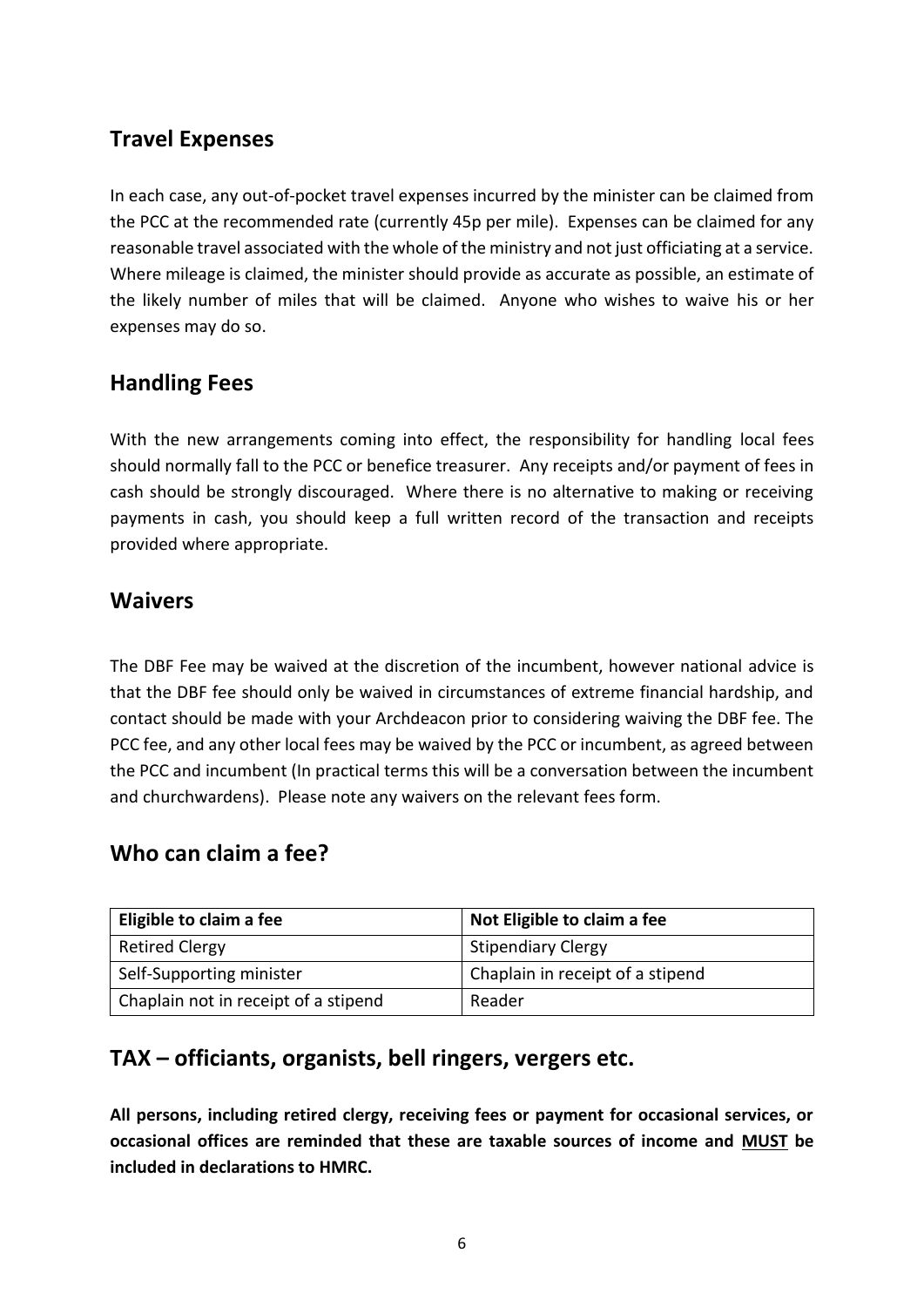Normally, HMRC would not require the officiating minister to declare their reimbursed expenses, providing there is no element of profit.

#### **Gift Aid**

The PCC will benefit further if any fees or travel expenses claimed, are subsequently gifted back to the PCC, thus allowing a gift aid claim. It must be noted that a claim has to be made, and a separate transaction for the gifting back be carried out.

#### **Contact Details**

You may find the answer to any query that you have within the documentation posted on the Diocesan website following this link:

#### [www.leeds.anglican.org](http://www.leeds.anglican.org/)

Any specific questions are to be sent by email to **fees@leeds.anglican.org**. Any other issues relating to parochial fees should be directed to one of the following people:

Bryan Lewis Finance Manager (Accounting) 17-19 York Place Leeds LS1 2EX [bryan.lewis@leeds.anglican.org](mailto:bryan.lewis@leeds.anglican.org) 0113 3530 219

Shaun Birch Finance Manager (Services) 17-19 York Place Leeds LS1 2EX shaun.birch@leeds.anglican.org 0113 3530 227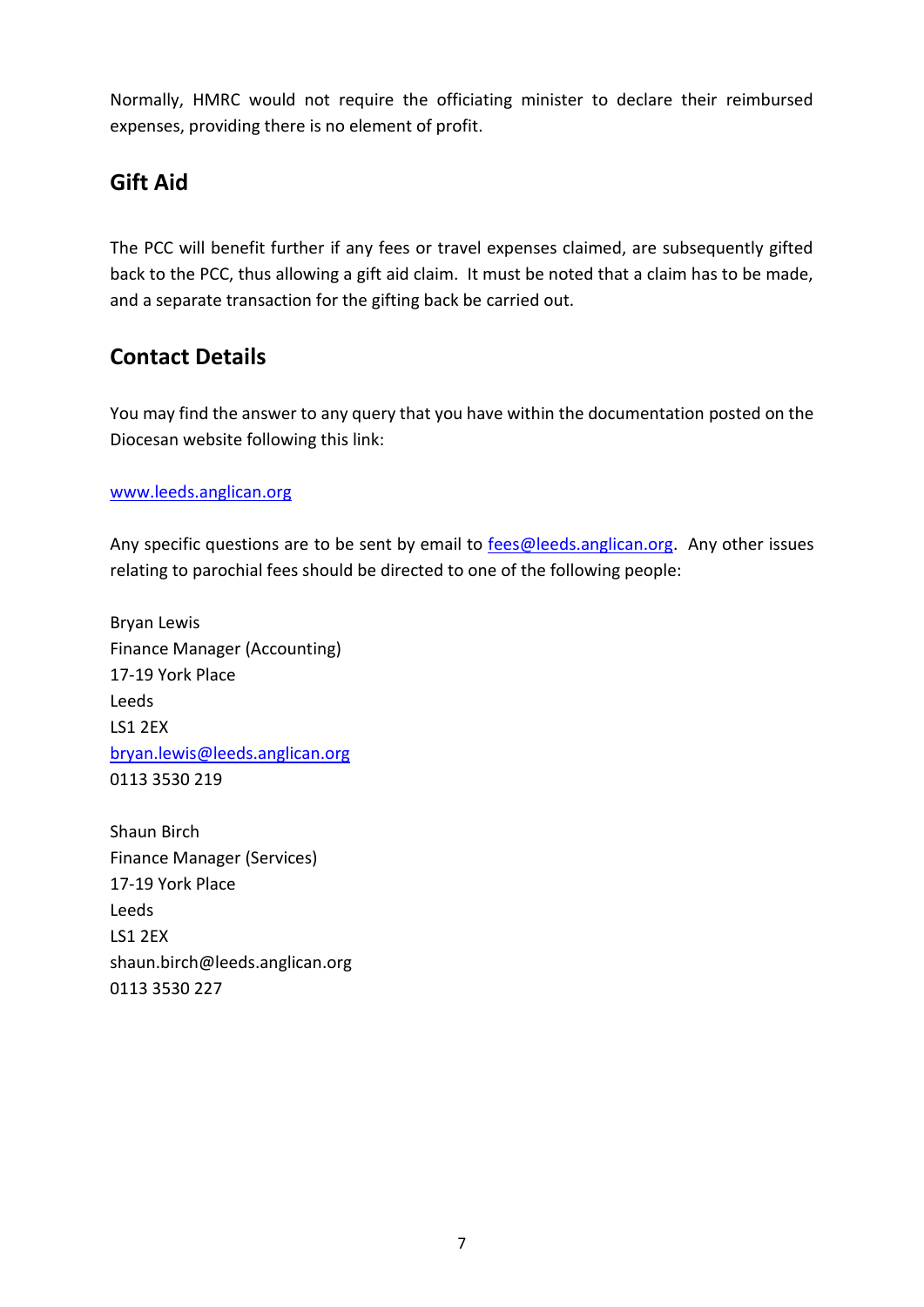#### **Section 2**

#### **Administrative Arrangements**

The following sections outline the movement of fees and the relevant forms. There is a separate form for each of these three areas, relating to funerals (PF1), marriages (PF2) and monuments (PF3). These forms are available on the Diocesan website at [www.leeds.anglican.org/f](http://www.leeds.anglican.org/)inance.

The forms are designed to be completed electronically and submitted by email. They can if necessary, be printed and sent by post. The Diocesan Finance Department will make payments electronically by BACS on a weekly basis. PCCs will need to ensure that the Diocesan Finance department has its current bank account details. The headings of each form, referred to above, relate to the sections of the national Fees Table which can be found on the Diocesan website. See link below.

<http://www.leeds.anglican.org/finance/parochial-fees-scheme>

If you bank with a building society, and therefore cannot receive payment via BACS, please contact [fees@leeds.anglican.org](mailto:fees@leeds.anglican.org) to arrange an alternative method of payment.

We are currently developing an online submission process, which will allow you to submit the form through our website. Further information on this will be confirmed when available.

There are fees for the provision of baptism certificates or for searches of the parish registers but, as these do not involve a DBF fee, they may be dealt with locally.

There now follows a description of the protocols for Funerals, Monuments and Marriages.

#### **Funerals**

- a) On arranging a funeral, the parish priest/ funeral administrator, completes form PF1, which identifies all the relevant details and costs relating to the funeral.
- b) The completed form is then to be sent from the parish to both the Diocesan Finance Department AND to the Funeral Director as soon as possible. It would be advisable to send a copy to your treasurer too. Email communication is much preferred. Forms emailed to the Diocese should be sent to [fees@leeds.anglican.org](mailto:fees@leeds.anglican.org)
- c) On receipt of form PF1, the Diocesan Finance Department sends the PCC element of the fees to the PCC by BACS Transfer within 7 working days, along with the element for travel expenses.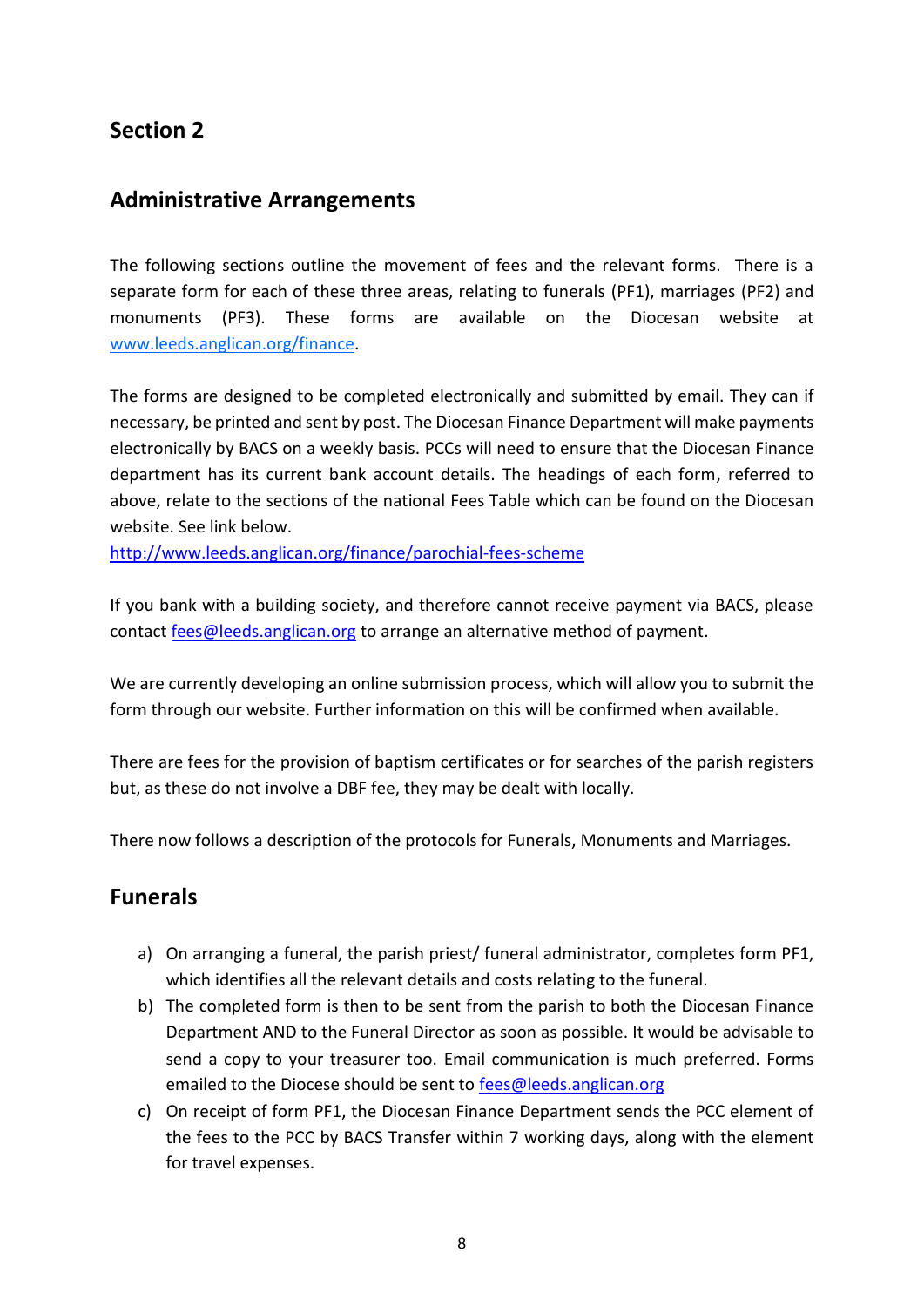- d) The Diocesan Finance team will also send an invoice to the Funeral Director following the payment to the PCC
- e) The PCC passes on any payments due to others including those collected in its capacity as an agent (e.g. flowers, choir, verger, bell ringers etc.)
- f) The PCC, on receipt of the claim, pays any travel expenses due to the officiant, where appropriate.
- g) The total amount of fees due, as identified on form PF1 are sent to the Diocesan Finance Department by the Funeral Director at the end of each calendar month, or sooner, along with a schedule, which clearly identifies each funeral.

#### **How to Claim a Fee (PF4 Form)**

a) Those eligible to claim a fee (see table on page 6) should submit a PF4 form to the Diocesan Finance Department. This will be cross-referenced with the PF1 and payment will be made within 7 working days.

#### **Movement of Fees-Funerals**



a) On arranging a monument, the parish priest/ parish administrator or whoever in the parish takes the details, completes form PF3, which identifies all the relevant details and costs relating to the monument.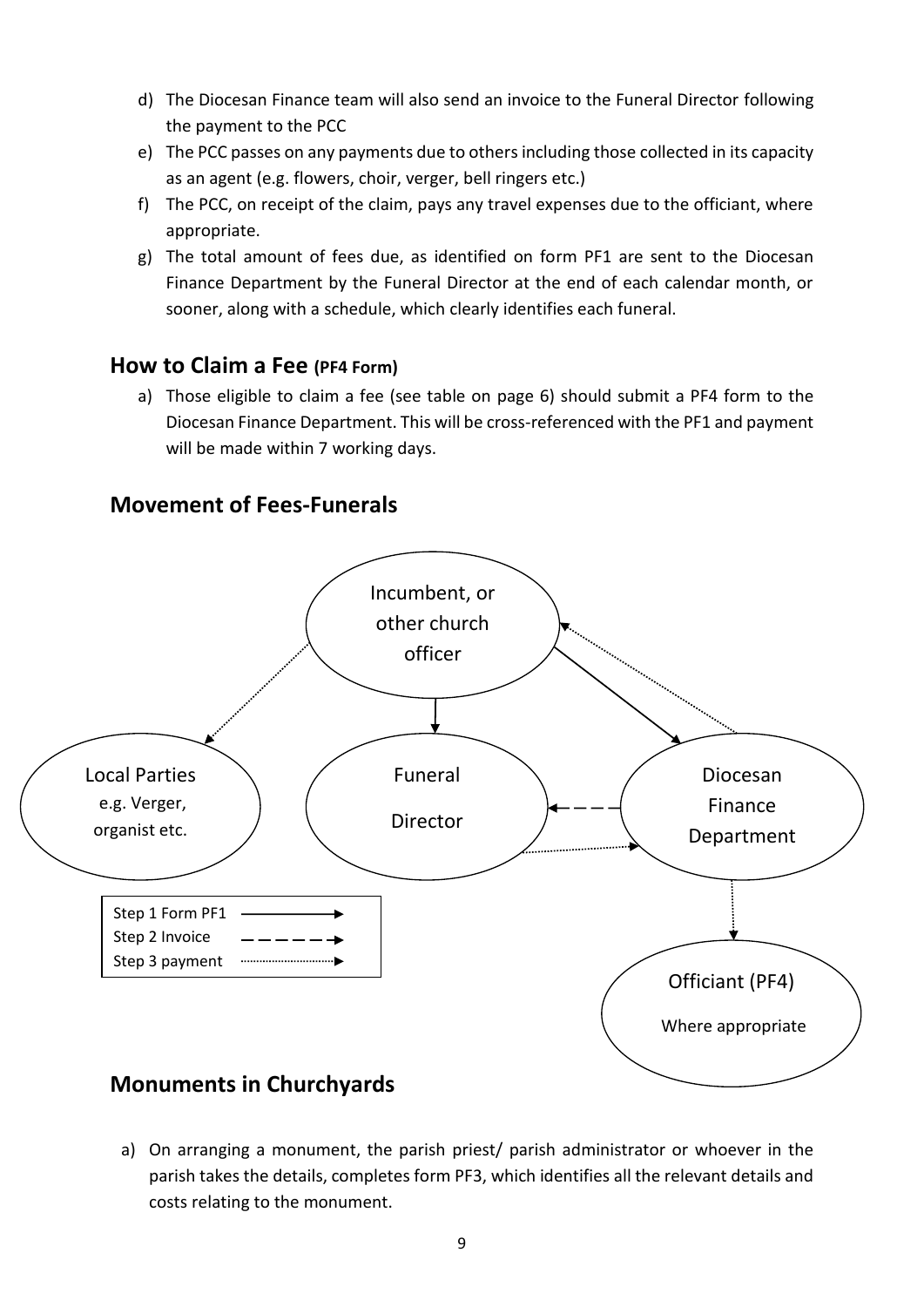- b) The completed form is sent from the parish to the Diocesan Finance Department as soon as possible, a copy is also sent to the monumental mason/family of deceased as appropriate. Email communication is much preferred. Forms emailed to the Diocese should be sent to [fees@leeds.anglican.org](mailto:fees@leeds.anglican.org)
- c) On receipt of form PF3, the Diocesan Finance Department sends the PCC element of the fees to the PCC, by BACS transfer within 7 working days.
- d) The Diocesan Finance team will also send an invoice to the Monumental Mason or to the PCC to forward onto the family of deceased as appropriate.



#### **Movement of Fees-Monuments**

#### **Marriages**

- a) The PCC will remain responsible for the collection of the total fees.
- b) After publication of the first Banns and prior to the date of service, a form PF2 is to be completed by the parish priest/parish administrator and submitted to the Diocesan Finance Department.
- c) An invoice will be prepared and sent to the parish treasurer and will be due for payment at the end of the month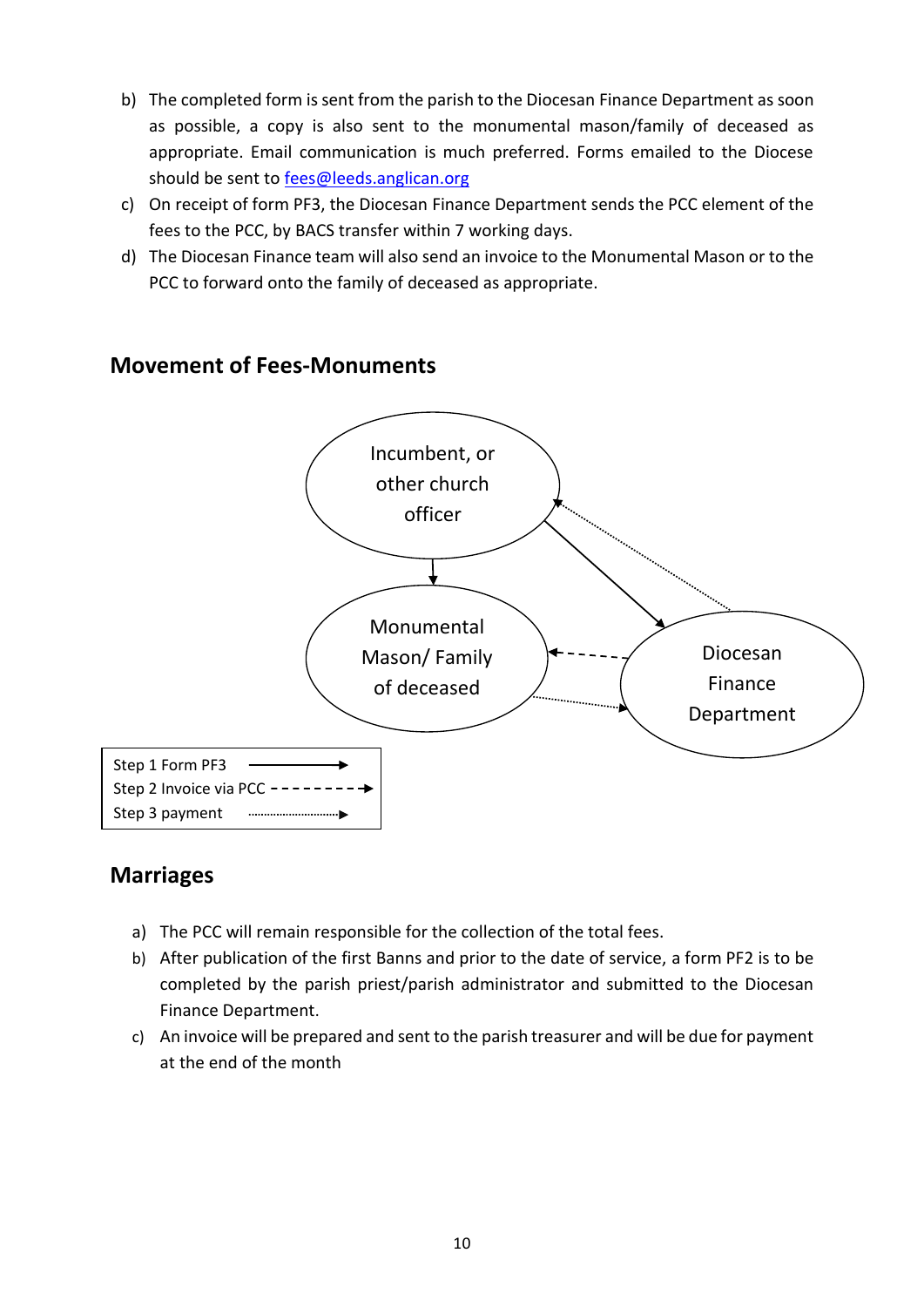#### **How to Claim a Fee (PF4 Form)**

a) Those eligible to claim a fee (see table on page 6) should submit a PF4 form to the Diocesan Finance Department. This will be cross-referenced with the PF1 and payment will be made within 7 working days.



#### **Movement of Fees-Marriages**

#### **Baptism certificates**

It is illegal to charge a fee for the administration of a baptism. However, there is a fee payable for the supply of a certificate of baptism (a legal-looking exact replica of what is in the baptism register). This fee is only payable to the PCC and so is to be dealt with locally. There is no fee for issuing a souvenir card to parents or godparents.

#### **Searches in Church Registers**

Fees for searches in church registers are only payable to a PCC and so are to be dealt with locally.